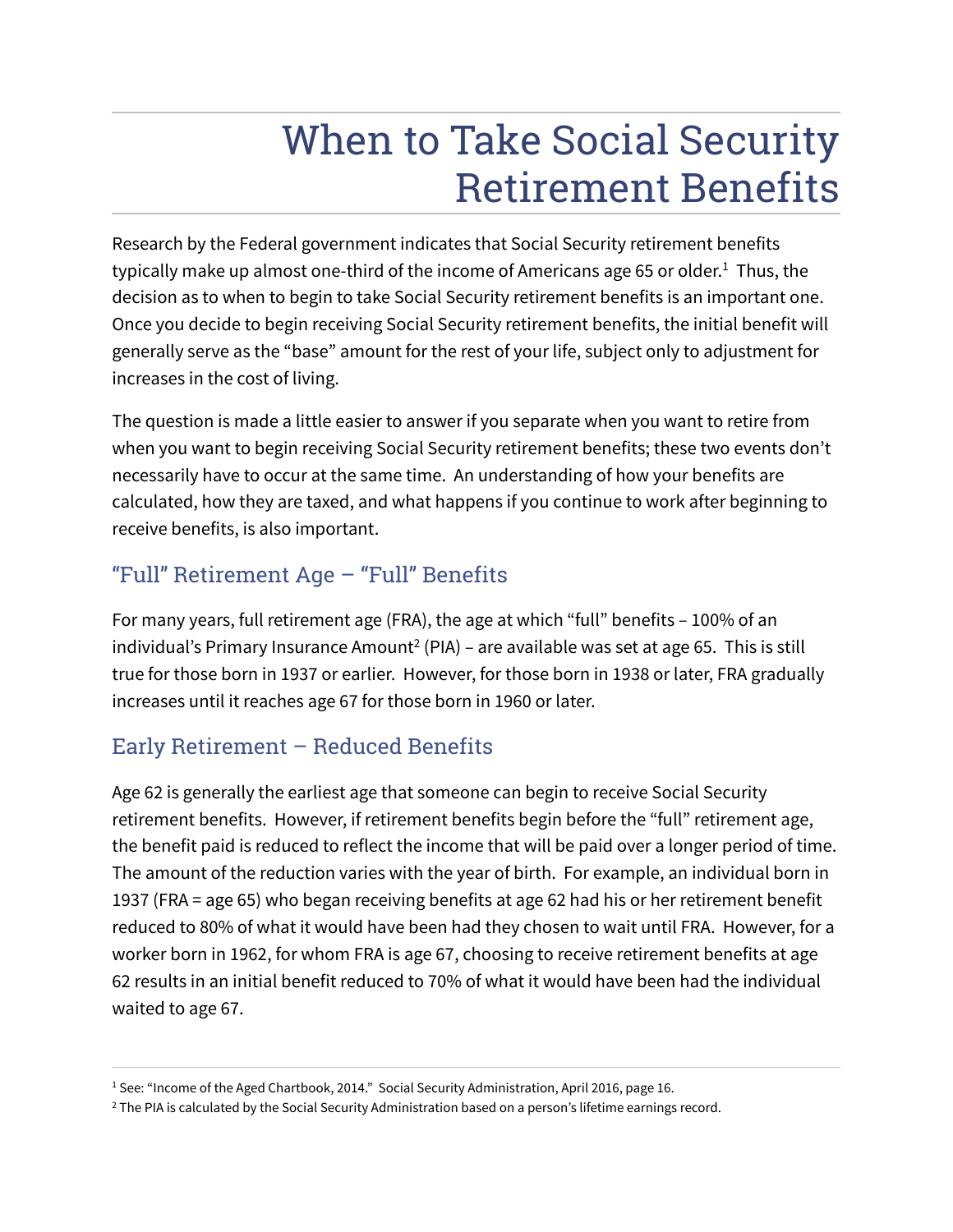# When to Take Social Security Retirement Benefits

### Delay Retirement – A Bigger Benefit

What happens if you decide to wait and take your retirement benefits later than your FRA? You get paid for waiting, in the form of a larger retirement benefit. For each year beyond your FRA that you delay receiving retirement benefits, up to age 70, your benefit is increased by a specified percentage of the PIA. The amount of the credit for each year of delay beyond FRA will vary depending on the year of birth. For example, an individual born in 1935 who delayed receiving benefits until age 70 had his or her benefit increased by 6% for each year (five years in this case) beyond the FRA of age 65. For those born in 1943 and later, delaying retirement increases their benefit by 8% per year for each year they wait beyond their FRA.

#### Which Is Better? – Early or Late?

One way to answer this question is to perform a "break-even" analysis which estimates the age at which the total value of higher benefits (from delaying retirement) is greater than the total value of lower benefits (from starting retirement early).

If you expect to live longer than this break-even age you would likely benefit from delaying the start of Social Security retirement benefits. If you are in poor health, or if members of your family tend to die at relatively young ages, you will likely receive a greater benefit by beginning your benefits early.



This example assumes a monthly benefit of \$1,000 at a full retirement age of 66.